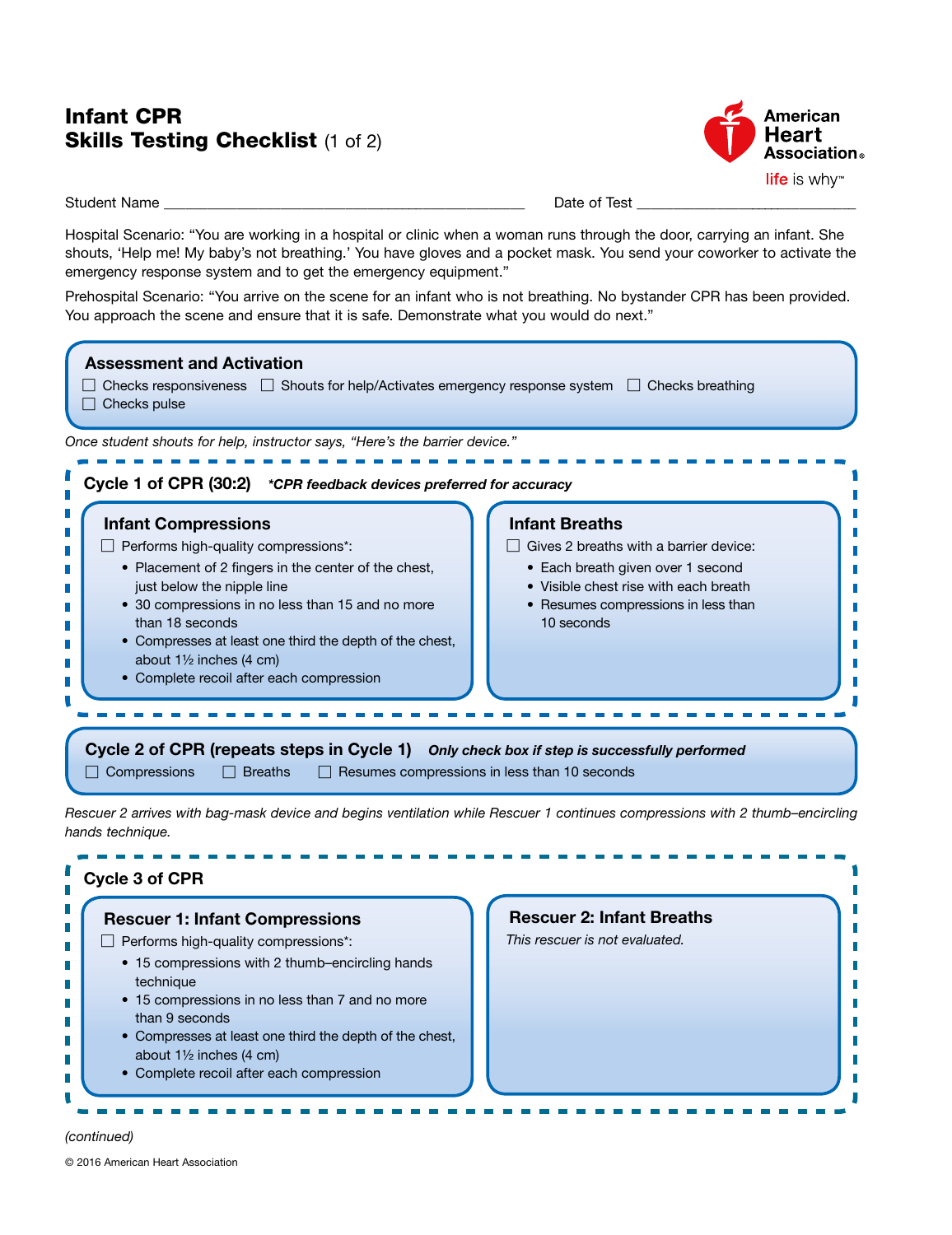## Infant CPR **Skills Testing Checklist (2 of 2)**



| Date of Test <b>Exercise Services Contract Contract Contract Contract Contract Contract Contract Contract Contract Contract Contract Contract Contract Contract Contract Contract Contract Contract Contract Contract Contract</b>                                                                                                                                                    |                                                                                                                                                                                                                                |  |
|---------------------------------------------------------------------------------------------------------------------------------------------------------------------------------------------------------------------------------------------------------------------------------------------------------------------------------------------------------------------------------------|--------------------------------------------------------------------------------------------------------------------------------------------------------------------------------------------------------------------------------|--|
| Cycle 4 of CPR                                                                                                                                                                                                                                                                                                                                                                        |                                                                                                                                                                                                                                |  |
| <b>Rescuer 2: Infant Compressions</b><br>This rescuer is not evaluated.                                                                                                                                                                                                                                                                                                               | <b>Rescuer 1: Infant Breaths</b><br>Gives 2 breaths with a bag-mask device:<br>• Each breath given over 1 second<br>• Visible chest rise with each breath<br>• Resumes compressions in less than<br>10 seconds                 |  |
| <b>STOP TEST</b>                                                                                                                                                                                                                                                                                                                                                                      |                                                                                                                                                                                                                                |  |
| <b>Instructor Notes</b><br>• Place $a \vee$ in the box next to each step the student completes successfully.<br>• If the student does not complete all steps successfully (as indicated by at least 1 blank check box), the student must receive<br>remediation. Make a note here of which skills require remediation (refer to Instructor Manual for information about remediation). |                                                                                                                                                                                                                                |  |
| <b>Test Results</b><br>Check PASS or NR to indicate pass or needs remediation:                                                                                                                                                                                                                                                                                                        | <b>PASS</b><br><b>NR</b>                                                                                                                                                                                                       |  |
| Instructor Initials ___________ Instructor Number ______________________________                                                                                                                                                                                                                                                                                                      | Date and the contract of the contract of the contract of the contract of the contract of the contract of the contract of the contract of the contract of the contract of the contract of the contract of the contract of the c |  |

© 2016 American Heart Association